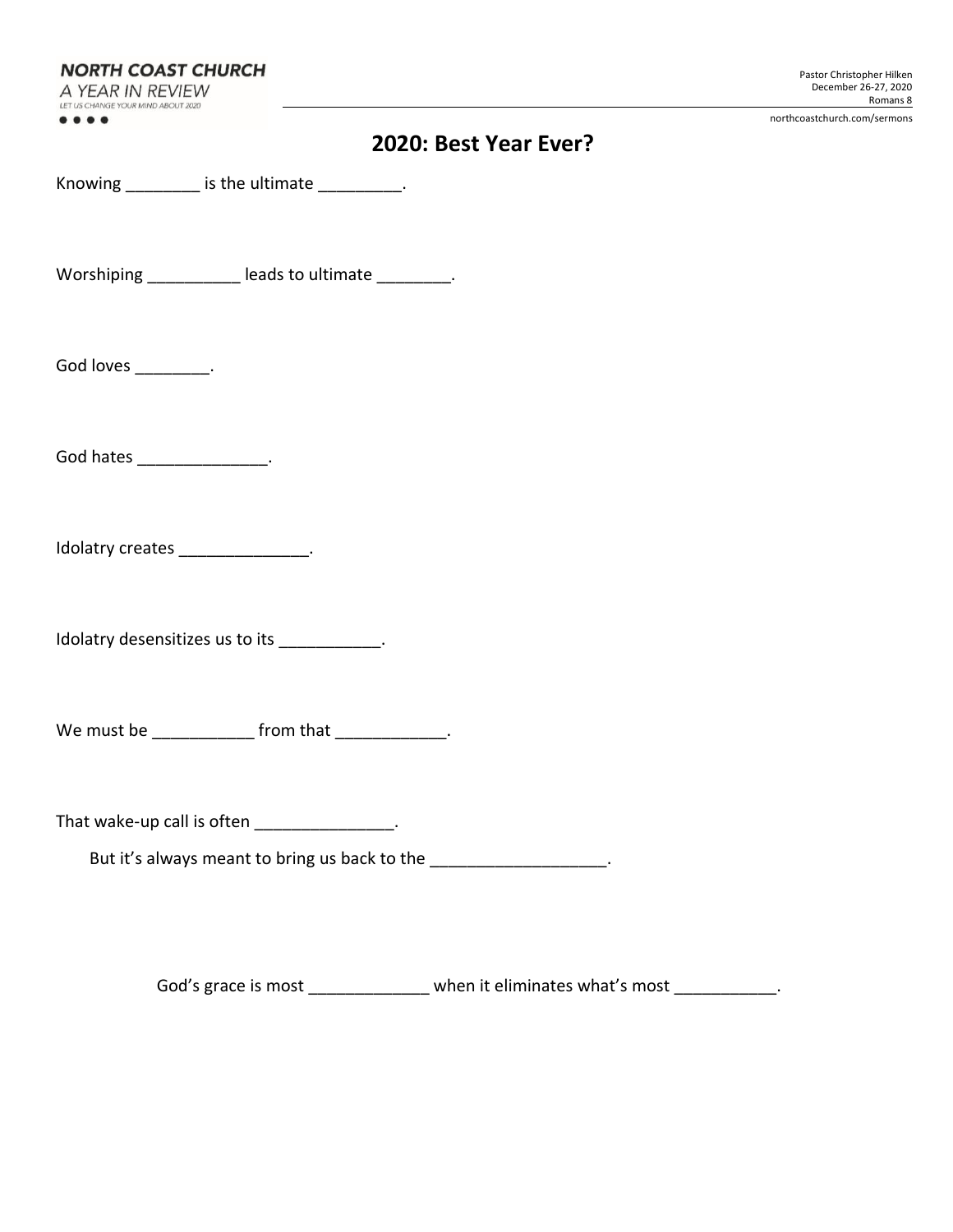**NORTH COAST CHURCH** A YEAR IN REVIEW LET US CHANGE YOUR MIND ABOUT 2020  $\bullet\bullet\bullet\bullet$ 

northcoastchurch.com/sermons

# **2020: Best Year Ever?**

Knowing **GOD** is the ultimate **GOOD**.

Worshiping **IDOLS** leads to ultimate **BAD**.

God loves **YOU**.

God hates **IDOLATRY**.

Idolatry creates **DECEPTION**.

Idolatry desensitizes us to its **DANGER**.

We must be **SHAKEN** from that **SLUMBER**.

That wake-up call is often **UNPLEASANT**.

But it's always meant to bring us back to the **ULTIMATE GOOD**.

God's grace is most **POWERFUL** when it eliminates what's most **DEADLY**.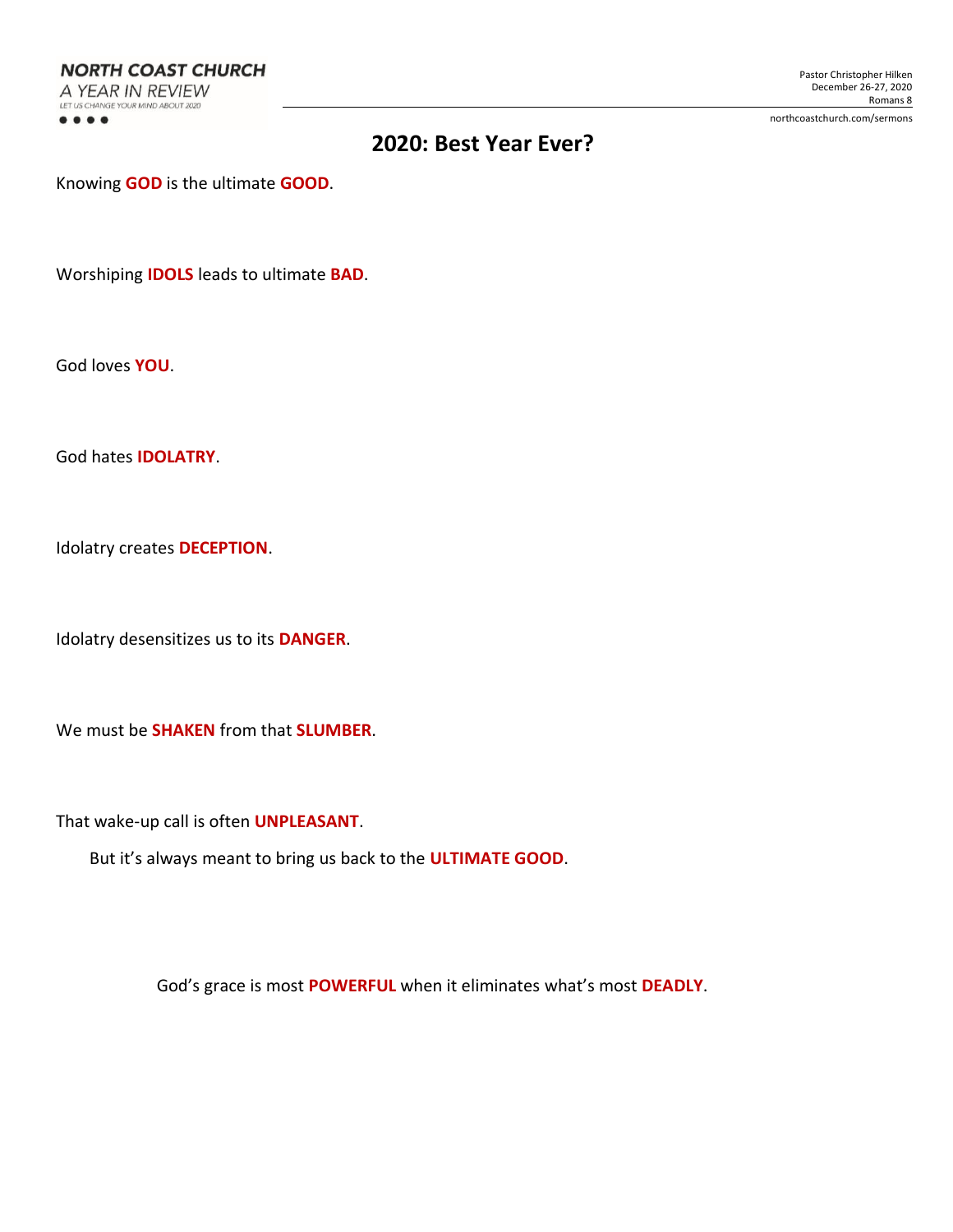# **FOOD FOR THOUGHT**

### **For the week of December 27, 2020**

(Questions and Scriptures for further study & discussion)

1. It may be difficult for many of us to be thankful for 2020. Scripture instructs us to be thankful in all circumstances, not just when it's easy, and not just as an option or a good idea, but as a call on our lives. As you look back on the past year, how would you describe how well you lived out the principles of thankfulness in the verses below?

#### *1 Thessalonians 5:16-18 New International Version (NIV)*

*<sup>16</sup> Rejoice always, <sup>17</sup> pray continually, <sup>18</sup> give thanks in all circumstances; for this is God's will for you in Christ Jesus.*

#### *Philippians 4:4-7 New International Version (NIV)*

*<sup>4</sup> Rejoice in the Lord always. I will say it again: Rejoice! <sup>5</sup> Let your gentleness be evident to all. The Lord is near. <sup>6</sup>Do not be anxious about anything, but in every situation, by prayer and petition, with thanksgiving, present your requests to God. <sup>7</sup>And the peace of God, which transcends all understanding, will guard your hearts and your minds in Christ Jesus.*

#### *Colossians 4:2 New International Version (NIV)*

*<sup>2</sup>Devote yourselves to prayer, being watchful and thankful.*

2. This weekend, Christopher talked about how God disrupts our idolatry to bring us back to the ultimate good of knowing Him better. Tim Keller defines an idol as "anything more important to you than God, anything that absorbs your heart and imagination more than God, anything you seek to give you what only God can give…" Oftentimes, we seek for idols to provide security, happiness or self-fulfillment. As you read the verses from Isaiah below, take note of what they say about what only God can provide in comparison to the worthlessness of idols.

#### *Isaiah 40:18-25 New International Version (NIV)*

*<sup>18</sup>With whom, then, will you compare God? To what image will you liken him? <sup>19</sup> As for an idol, a metalworker casts it, and a goldsmith overlays it with gold and fashions silver chains for it. <sup>20</sup> A person too poor to present such an offering selects wood that will not rot; they look for a skilled worker to set up an idol that will not topple. <sup>21</sup>Do you not know? Have you not heard? Has it not been told you from the beginning? Have you not understood since the earth was founded? <sup>22</sup>He sits enthroned above the circle of the earth, and its people are like grasshoppers. He stretches out the heavens like a canopy, and spreads them out like a tent to live in. <sup>23</sup>He brings princes to naught and reduces the rulers of this world to nothing. <sup>24</sup>No sooner are they planted, no sooner are they sown, no sooner do they take root in the ground, than he blows on them and they wither, and a whirlwind sweeps them away like chaff. <sup>25</sup> "To whom will you compare me? Or who is my equal?" says the Holy One.*

### *Isaiah 57:13 New International Version (NIV)*

*<sup>13</sup>When you cry out for help, let your collection of idols save you! The wind will carry all of them off, a mere breath will blow them away. But whoever takes refuge in me will inherit the land and possess my holy mountain."*

#### *Isaiah 44:6-10 New International Version (NIV)*

*<sup>6</sup> "This is what the LORD says— Israel's King and Redeemer, the LORD Almighty: I am the first and I am the last; apart from me there is no God. <sup>7</sup>Who then is like me? Let him proclaim it. Let him declare and lay out before me what has happened since I established my ancient people, and what is yet to come yes, let them foretell what will come. <sup>8</sup>Do not tremble, do not be afraid. Did I not proclaim this and foretell it long ago? You are my witnesses. Is there any God besides me? No, there is no other Rock; I know not one." <sup>9</sup> All who make idols are nothing, and the things they treasure are worthless. Those who would speak up for them are blind; they are ignorant, to their own shame. <sup>10</sup>Who shapes a god and casts an idol, which can profit nothing?*